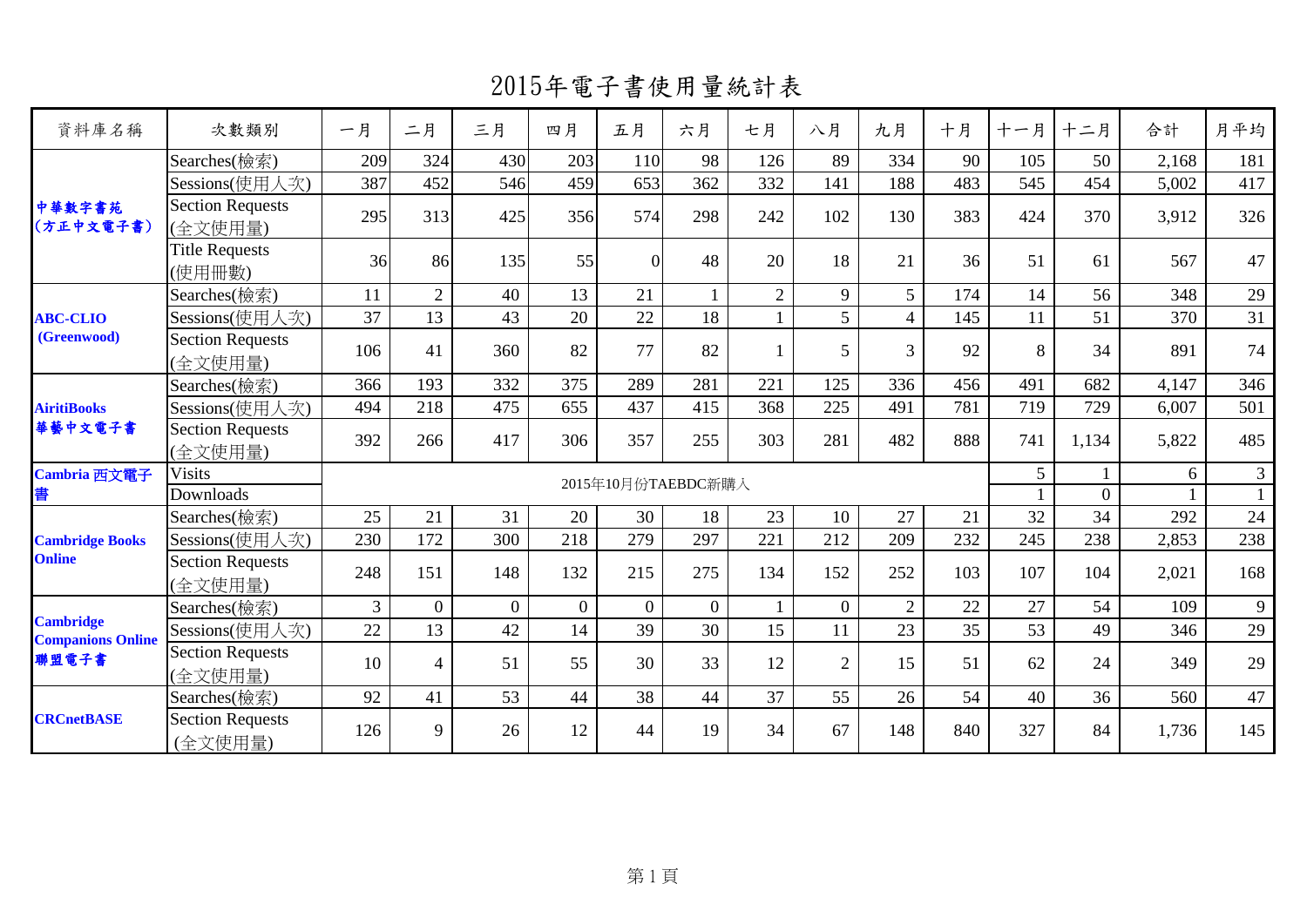2015年電子書使用量統計表

| 資料庫名稱                                           | 次數類別                               | 一月             | 二月               | 三月             | 四月                | 五月             | 六月             | 七月             | 八月             | 九月       | 十月       | 十一月      | 十二月      | 合計           | 月平均            |
|-------------------------------------------------|------------------------------------|----------------|------------------|----------------|-------------------|----------------|----------------|----------------|----------------|----------|----------|----------|----------|--------------|----------------|
|                                                 | Searches(檢索)                       | 159            | 122              | 853            | $\tau$            | 59             | 43             | 85             | 63             | 77       | 188      | 359      | 58       | 2,073        | 173            |
| <b>Credo Reference</b>                          | Sessions(使用人次)                     | 95             | 78               | 112            | 77                | 85             | 79             | 73             | 80             | 70       | 113      | 255      | 131      | 1,248        | 104            |
|                                                 | Section Requests<br>(全文使用量)        | 394            | 341              | 1,972          | 61                | 177            | 112            | 235            | 196            | 239      | 702      | 817      | 322      | 5,568        | 464            |
| <b>Digital Dissertation</b>                     | Searches(檢索)                       | 404            | 118              | 387            | 312               | 560            | 277            | 387            | 453            | 420      | 760      | 1,095    | 495      | 5,668        | 472            |
| <b>Consortium</b>                               | Sessions(使用人次)                     | 305            | 120              | 349            | 286               | 386            | 243            | 349            | 404            | 330      | 592      | 786      | 404      | 4,554        | 380            |
| 數位化論文典藏聯<br>盟                                   | <b>Title Requests</b><br>(使用冊數)    | 297            | 87               | 264            | 251               | 185            | 283            | 264            | 399            | 240      | 494      | 539      | 285      | 3,588        | 299            |
| <b>Early American</b>                           | Searches(檢索)                       | 500            | 101              | 183            | 108               | 25             | 33             | 23             | 24             | 28       | 20       | 33       | 36       | 1,114        | 93             |
| <b>Imprints(EAI)</b><br>國科會圖書計畫電<br>子書          | <b>Section Requests</b><br>(全文使用量) | $\theta$       | $\boldsymbol{0}$ | $\Omega$       | 397               | 11             | 1,201          | 8              | $\overline{2}$ | 193      | 34       | 43       | 48       | 1,937        | 161            |
| <b>Early English Books</b>                      | Searches(檢索)                       | $\overline{0}$ | $\mathbf{0}$     | $\overline{0}$ | $\Omega$          | $\overline{0}$ | $\overline{0}$ | $\Omega$       | $\theta$       | $\theta$ | $\Omega$ | $\Omega$ | $\Omega$ | $\mathbf{0}$ | $\overline{0}$ |
| <b>Online(EEBO)</b>                             | Sessions(使用人次)                     | $\theta$       | $\overline{0}$   |                | $\overline{2}$    | $\overline{2}$ | $\overline{0}$ | $\overline{2}$ | $\Omega$       | $\Omega$ | 3        | $\Omega$ | $\Omega$ | 10           | 1              |
| 國科會圖書計畫電<br>子書                                  | <b>Title Requests</b><br>(使用冊數)    | $\theta$       | $\theta$         | $\Omega$       | $\Omega$          | $\Omega$       | $\Omega$       | $\Omega$       | $\Omega$       | $\Omega$ | $\Omega$ | $\Omega$ | $\Omega$ | $\Omega$     | $\overline{0}$ |
|                                                 | Searches(檢索)                       | 104            | 29               | 109            | 121               | 50             | 69             | 71             | 43             | 71       | 98       | 90       | 95       | 950          | 79             |
| <b>eBrary</b> - Academic<br>Complete            | <b>Section Requests</b><br>(全文使用量) | 15,123         | 9,043            | 22,289         | 27,418            | 40,430         | 36,343         | 23,669         | 16,874         | 21,730   | 18,439   | 15,716   | 20,020   | 267,094      | 22,258         |
| <b>Ebook Library</b><br>(EBL)西文電子書              | <b>Title Requests</b><br>(使用冊數)    |                |                  |                | 2015年9月份TAEBDC新購入 |                |                |                |                | 27       | $\Omega$ |          | $\Omega$ | 28           | 7 <sup>7</sup> |
| <b>Emerald</b>                                  | <b>Section Requests</b><br>(全文使用量) | 559            | 66               | 83             | 42                | 45             | 16             | 31             | 11             | 53       | 37       | 493      | 83       | 1,519        | 127            |
|                                                 | Searches(檢索)                       | 38             | 36               | 56             | 48                | 42             | 53             | 43             | 36             | 30       | 58       | 125      | 19       | 584          | 49             |
| <b>Gale Virtual</b><br><b>Reference Library</b> | Sessions(使用人次)                     | 38             | 36               | 57             | 49                | 43             | 53             | 42             | 37             | 30       | 68       | 79       | 23       | 555          | 46             |
|                                                 | <b>Section Requests</b><br>(全文使用量) | $\mathbf{0}$   | $\mathbf{0}$     | $\overline{2}$ | $\overline{2}$    |                | $\overline{0}$ | $\overline{2}$ | $\overline{2}$ | $\Omega$ | 34       | 141      | 47       | 231          | 19             |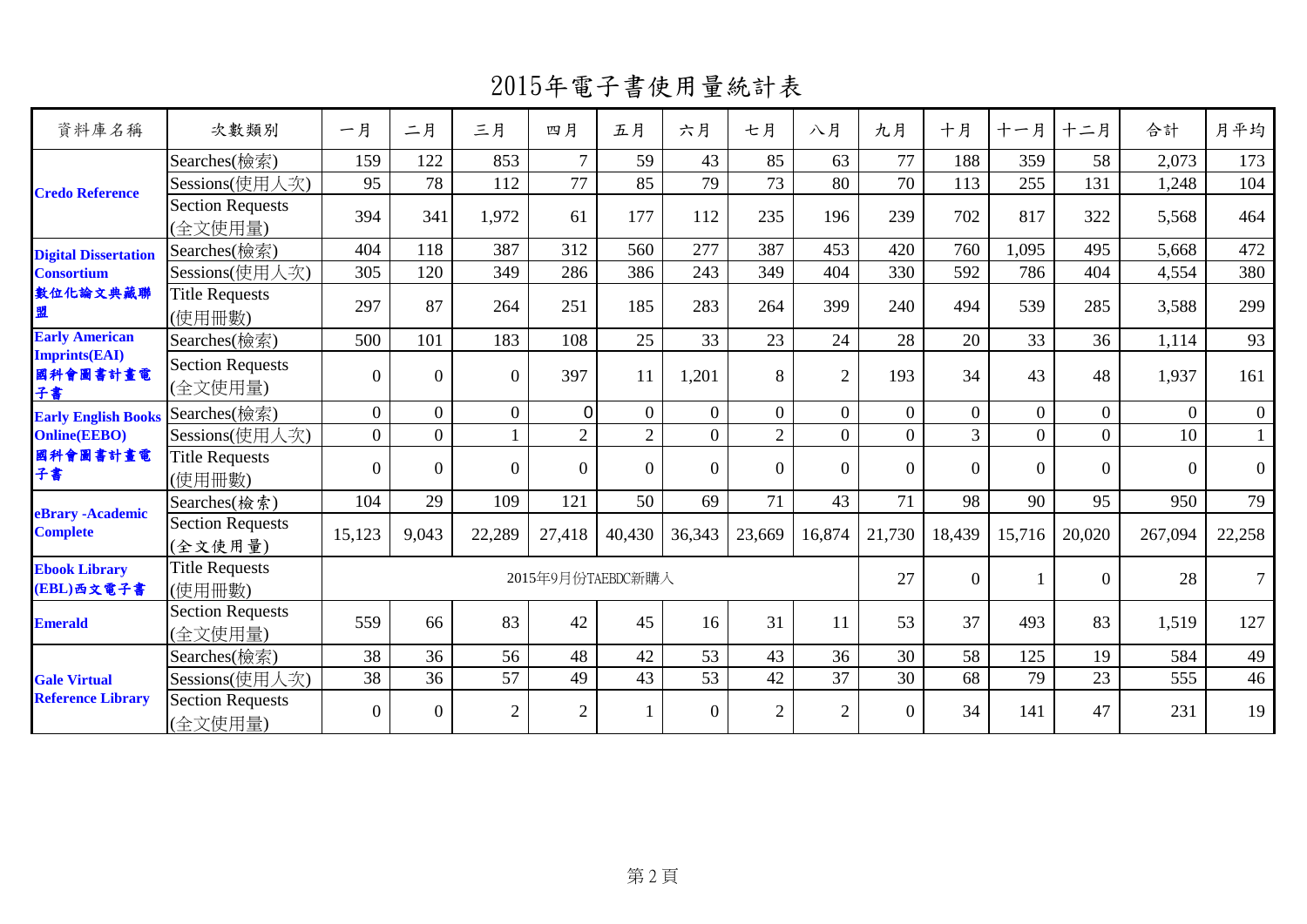2015年電子書使用量統計表

| 資料庫名稱                                      | 次數類別                               | 一月             | 二月             | 三月             | 四月             | 五月               | 六月             | 七月             | 八月             | 九月               | 十月             | 十一月      | 十二月            | 合計      | 月平均            |
|--------------------------------------------|------------------------------------|----------------|----------------|----------------|----------------|------------------|----------------|----------------|----------------|------------------|----------------|----------|----------------|---------|----------------|
|                                            | Searches(檢索)                       | 9,122          | 2,968          | 4,144          | 4,518          | 5,913            | 4,248          | 4,225          | 7,717          | 6,821            | 6,125          | 5,625    | 6,809          | 68,235  | 5,686          |
| <b>HyRead ebook</b>                        | <b>Section Requests</b><br>(全文使用量) | 2,643          | 3,095          | 3,431          | 4,841          | 3,454            | 3,420          | 3,058          | 2,586          | 1,436            | 4,007          | 5,608    | 2,712          | 40,291  | 3,358          |
|                                            | <b>Title Requests</b><br>(使用冊數)    | 73             | 76             | 126            | 161            | 126              | 96             | 83             | 59             | 50               | 113            | 136      | 84             | 1,183   | 99             |
|                                            | Searches(檢索)                       | 44             | 28             | 49             | 40             | 6                | $\overline{0}$ | 8              | 5 <sup>1</sup> | 8                | 10             | $\theta$ | $\mathbf{1}$   | 199     | 17             |
| <b>IGI Global</b>                          | Section Requests<br>(全文使用量)        | 11             | -1             | 23             | 80             | 15               | $\overline{0}$ | 27             | 187            | 59               | 266            | 100      | 12             | 781     | 65             |
|                                            | Searches(檢索)                       | 71             | 10             | 15             | 13             | 2                | 19             | 11             | 8              | 15               | 13             | 15       | 8              | 200     | 17             |
|                                            | Sessions(使用人次)                     | 37             | 19             | 36             | 25             | 19               | 18             | 15             | 22             | 53               | 43             | 96       | 44             | 427     | 36             |
| IGLibrary平臺<br>(BEP/CUP/SIAM/Springe<br>r) | Section Requests<br>(全文使用量)        | 9              | $\overline{4}$ | 24             | 13             | 13               | $\overline{4}$ | 13             | 12             | 73               | $\overline{0}$ | $\theta$ | $\overline{0}$ | 165     | 14             |
|                                            | <b>Title Requests</b><br>(使用冊數)    | 37             | 11             | 32             | 21             | 16               | 12             | 19             | 16             | 116              | 25             | 94       | 47             | 446     | 37             |
| <b>IOS</b>                                 | Sessions(使用人次)                     | 508            | 518            | 525            | 93             | 514              | 515            | 517            | 511            | 512              | 586            | 512      | 558            | 5,869   | 489            |
|                                            | <b>Section Requests</b><br>(全文使用量) | $\overline{0}$ | 6              | $\overline{0}$ | $\overline{0}$ | $\overline{2}$   | $\overline{0}$ | $\overline{0}$ | $\Omega$       | $\Omega$         |                | $\Omega$ | $\Omega$       | 9       | 1              |
|                                            | <b>Title Requests</b><br>(使用冊數)    | 478            | 497            | 495            | 93             | 489              | 489            | 494            | 483            | 485              | 487            | 491      | 502            | 5,483   | 457            |
|                                            | Searches(檢索)                       | 22             | 62             | 68             | 82             | 62               | 31             | 13             | 62             | 65               | 50             | 39       | 62             | 618     | 52             |
| McGraw Hill                                | Sessions(使用人次)                     | 165            | 124            | 172            | 165            | 134              | 110            | 120            | 133            | 134              | 153            | 163      | 197            | 1,770   | 148            |
| 聯盟電子書                                      | <b>Title Requests</b><br>(使用冊數)    | 5              | $\overline{4}$ | $\overline{0}$ | 11             | $\overline{2}$   | $\mathbf{1}$   | 5              | 14             | 10               |                | 6        | $\overline{2}$ | 61      | 5              |
|                                            | Searches(檢索)                       | 71             | 46             | 61             | 61             | 60               | 63             | 66             | 39             | 66               | 54             | 69       | 50             | 706     | 59             |
| <b>MyiLibrary</b>                          | Sessions(使用人次)                     | 628            | 349            | 724            | 615            | $\overline{522}$ | 414            | 393            | 442            | $\overline{672}$ | 1,383          | 919      | 1,506          | 8,567   | 714            |
|                                            | <b>Section Requests</b><br>(全文使用量) | 1,434          | 759            | 565            | 1,089          | 1,241            | 804            | 1,015          | 825            | 3,275            | 1,450          | 3,601    | 1,075          | 17,133  | 1,428          |
|                                            | Searches(檢索)                       | 10,627         | 6,357          | 14,462         | 13,601         | 14,677           | 13,045         | 11,057         | 11,330         | 12,587           | 21,324         | 19,735   | 19,687         | 168,489 | 14,041         |
| <b>eBook Collection</b>                    | Sessions(使用人次)                     | 3,316          | 1,929          | 4,740          | 4,243          | 4,669            | 4,020          | 3,553          | 3,133          | 4,163            | 6,453          | 5,849    | 5,767          | 51,835  | 4,320          |
| (EBSCOhost)<br>(原NetLibrary電子<br>書)        | Title Requests(Online)<br>(使用冊數)   | 59             | 46             | 25             | 41             | 42               | 30             | 42             | 57             | 77               | 127            | 73       | 50             | 669     | 56             |
|                                            | Title Requests(Offline)<br>(使用冊數)  | $\overline{3}$ | -1             | $\overline{0}$ | 5              | $\overline{4}$   | $\overline{2}$ | $\overline{4}$ | $\overline{4}$ | 6                | 11             | $\Omega$ | $\overline{2}$ | 42      | $\overline{4}$ |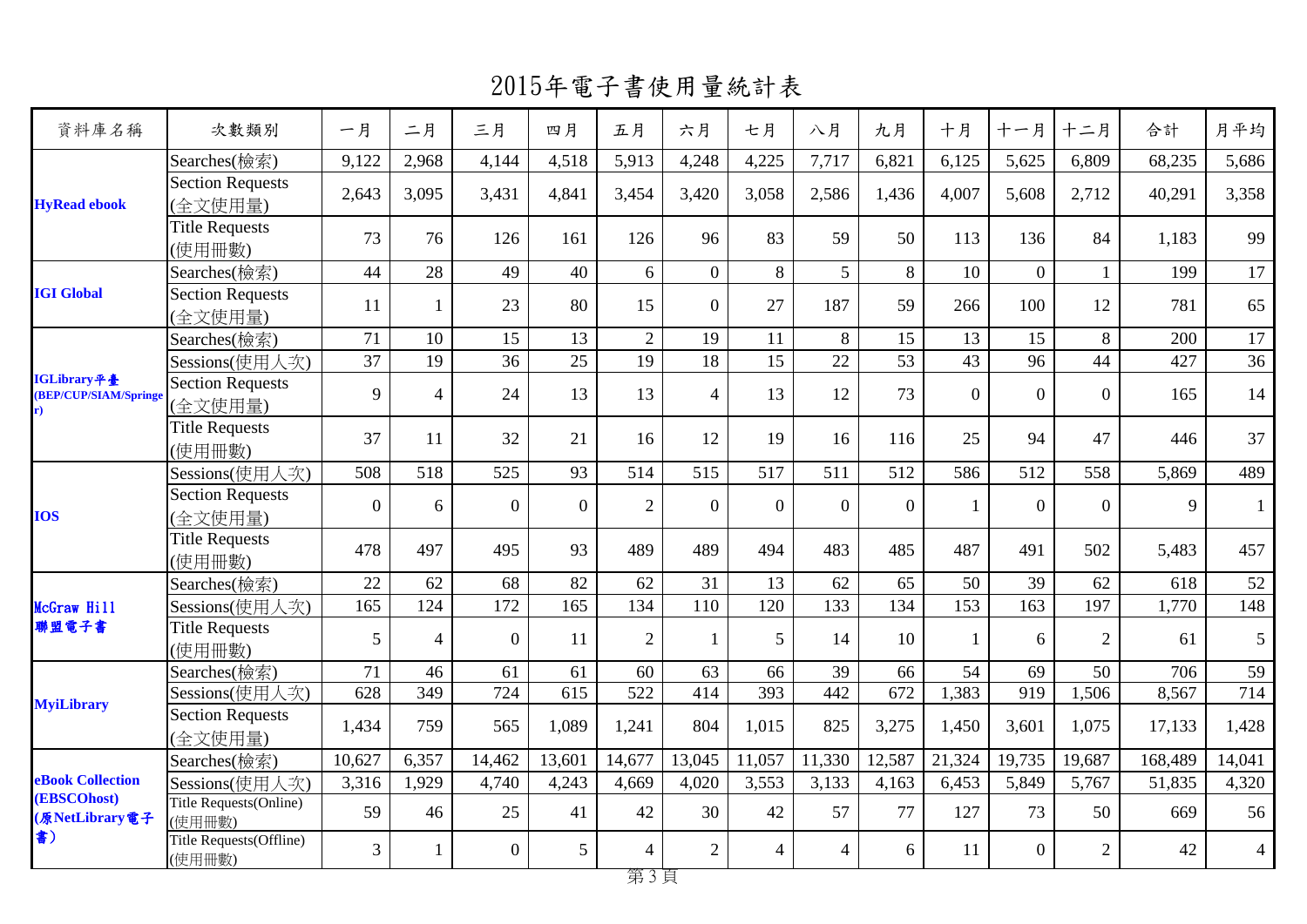2015年電子書使用量統計表

| 資料庫名稱                                     | 次數類別                               | 一月             | 二月             | 三月             | 四月             | 五月             | 六月             | 七月             | 八月             | 九月                                              | 十月     | 十一月            | 十二月    | 合計      | 月平均            |
|-------------------------------------------|------------------------------------|----------------|----------------|----------------|----------------|----------------|----------------|----------------|----------------|-------------------------------------------------|--------|----------------|--------|---------|----------------|
|                                           | Searches(檢索)                       | $\mathfrak{Z}$ | 6              |                | $\theta$       | $\mathbf{1}$   | $\mathbf{1}$   | 1              | 5 <sup>5</sup> |                                                 | 6      | 3              | 8      | 36      | 3 <sup>7</sup> |
| <b>Oxford Scholarship</b><br>Online聯盟電子書  | <b>Section Requests</b><br>(全文使用量) | 191            | 450            | 111            | 213            | 276            | 142            | 183            | 103            | 197                                             | 64     | 137            | 156    | 2,223   | 185            |
|                                           | Sessions(使用人次)                     | 89             | 101            | 61             | 71             | 49             | 53             | 71             | 59             | 65                                              | 78     | 56             | 49     | 802     | 67             |
| OverDrive電子書                              | <b>Title Requests</b><br>(使用冊數)    | 29             | 34             | 38             | 39             | 29             | 38             | 48             | 40             | 37                                              | 49     | 33             | 28     | 442     | 37             |
| OVID醫學主題電子書                               | <b>Title Requests</b><br>(使用冊數)    | $\overline{3}$ | $\overline{4}$ | $\Omega$       | $\overline{3}$ | 5              | 6              |                | 11             | 12                                              | 14     | 460            | 469    | 988     | 82             |
|                                           | Searches(檢索)                       | 29             | 23             | 12             | 35             | 12             | 6              | 5              | 10             | $\overline{4}$                                  | 30     | 27             | 15     | 208     | 17             |
| <b>SAGE</b> eReference                    | Sessions(使用人次)                     | 26             | 19             | 28             | 35             | 27             | 13             | 12             | 17             | 14                                              | 46     | 35             | 27     | 299     | 25             |
| 聯盟電子書                                     | <b>Section Requests</b><br>(全文使用量) | 6              | $\overline{0}$ | 6              | 35             | 18             | $\overline{2}$ | 11             | $\overline{4}$ | 16                                              | 42     | 14             | 34     | 188     | 16             |
| <b>ScienceDirect</b>                      | <b>Section Requests</b><br>(全文使用量) | 2,610          | 281            | 6,084          | 806            | 740            | 3,612          | 893            | 817            | 1,088                                           | 1,353  | 1,503          | 1,128  | 20,915  | 1,743          |
| 聯盟電子書                                     | <b>Title Requests</b><br>(使用冊數)    | 2,476          | 279            | 6,014          | 772            | 711            | 2,776          | 815            | 725            | 936                                             | 1,303  | 1,268          | 1,028  | 19,103  | 1,592          |
| <b>SpringerLink</b><br>聯盟電子書              | <b>Section Requests</b><br>(全文使用量) | 11,031         | 9,371          | 9,388          | 16,855         | 7,250          | 9,450          | 6,712          | 12,755         | 15,491                                          | 12,997 | 8,293          | 32,320 | 151,913 | 12,659         |
|                                           | Searches(檢索)                       | 680            | 538            | 965            | 1,132          | 785            | 848            | 723            |                |                                                 |        | 5,671          | 810    |         |                |
| <b>TAEBC</b> Informa<br><b>Healthcare</b> | <b>Section Requests</b><br>(全文使用量) | 132            | 151            | 253            | 167            | 260            | 86             | 123            |                | 8月份起Informa Healthcare電子書<br>已轉至CRCnetBASE電子書平台 |        | 1,172          | 167    |         |                |
| <b>TAEBC Karger</b>                       | <b>Section Requests</b><br>(全文使用量) | $\tau$         | 1              | $\overline{2}$ | $\theta$       | $\overline{4}$ | $\overline{0}$ | $\overline{0}$ |                |                                                 |        | $\overline{2}$ | 111    | 130     | 11             |
|                                           | Searches(檢索)                       | 79             | 80             | 84             | 41             | 110            | 127            | 78             | 113            | 84                                              | 126    | 138            | 94     | 1,154   | 96             |
| TAO聯盟電子書                                  | <b>Title Requests</b><br>(使用冊數)    | 8              | 8              | 6              | 11             | 15             | 30             | 5              | 3              | 16                                              | 29     | 37             | 9      | 177     | 15             |
|                                           | Searches(檢索)                       | 95             | 86             | 57             | 67             | 48             | 48             | 60             | 76             | 56                                              | 79     | 111            | 106    | 889     | 74             |
| <b>Taylor &amp; Francis</b><br>eBooks     | <b>Title Requests</b><br>(全文使用量)   | 14             | 23             | 34             | 20             | 24             | 22             | 15             | 8              | 178                                             | 29     | 27             | 22     | 416     | 35             |